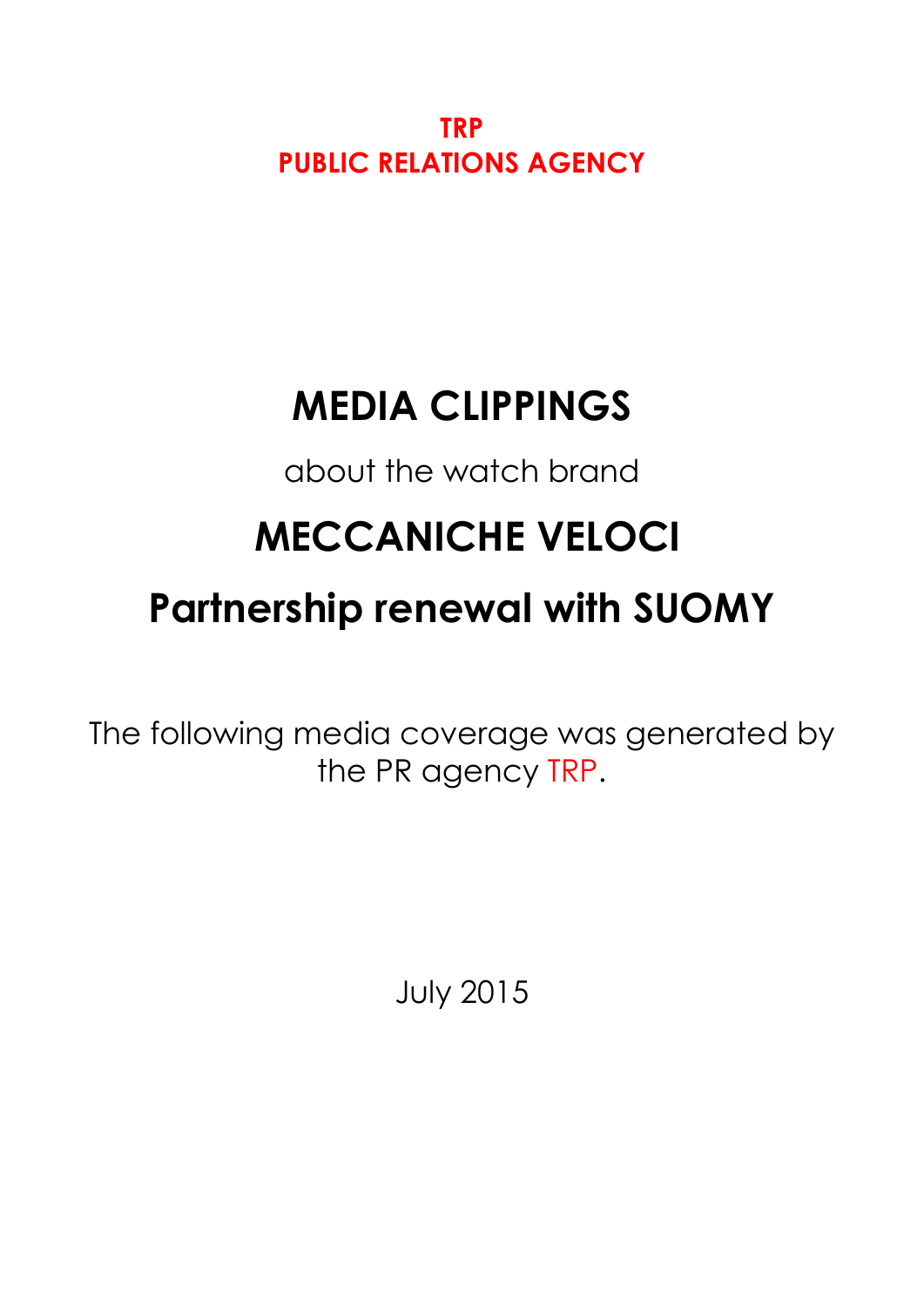### **GMT XXL – July/August 2015**

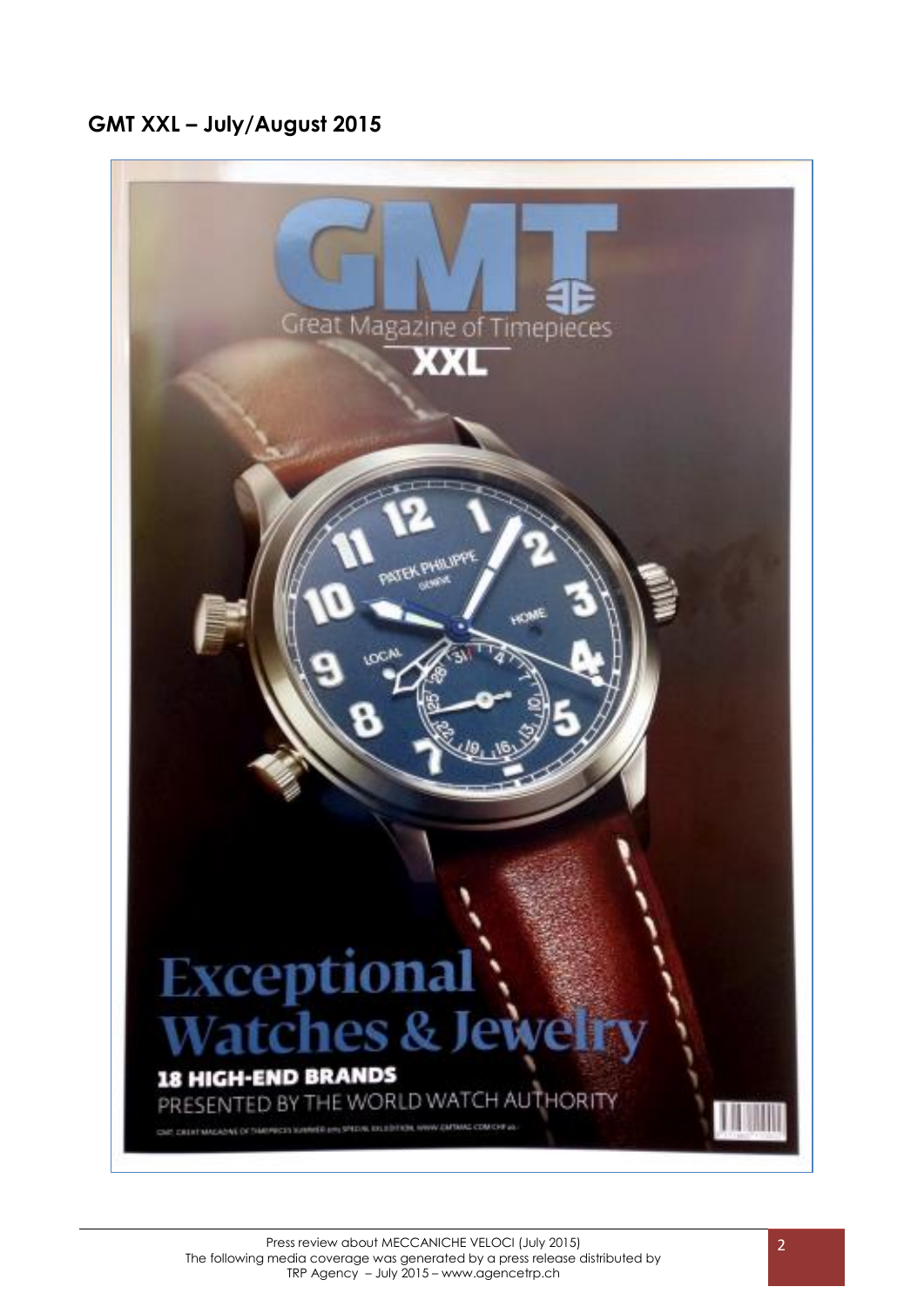Photos<br>point-of-views.ch

66

# **GMT Cocktail**

Within the framework of the Geneva Watch Tour, GMT and 1875 Finance invited 200 privileged guests to a private preview of the photography exhibition on the theme of "Watchmaking DNA in Geneva architecture" The 24 works by photographer Christian Pfahl can be admired at the Oté du Temps in Ceneva daily until August 9th

nce), Aksel Azrac (1875 Finance<br>Neccli Jacques Alfraine Crime **Bas Fin ATAP** Michel Tev



u (FP) purne)

Nicolas Sestito (Ralph Lauren), Ludwine Rodriguyz (Van der Bauwese), Katolja Valy (De Bethune),<br>Sandra Leu (FP) purne) [Wikowaue Wyss@onder@etrikede) | Vannisa Chicha (Koneek)

Léonore Meylen<br>(CMT Publishing),<br>(Pamela Rudaelli (PRoCD)

Amélie Vavasseur (Présidènt

Wilson), Massimo Donada,<br>Nicole Boghosvan (Bvlgan)

eles (Speake-Mann)<br>Coerg (Speake-Mann)



GREAT MAGAZINE OF TIMEPIECES I 205 SPECIAL SSUE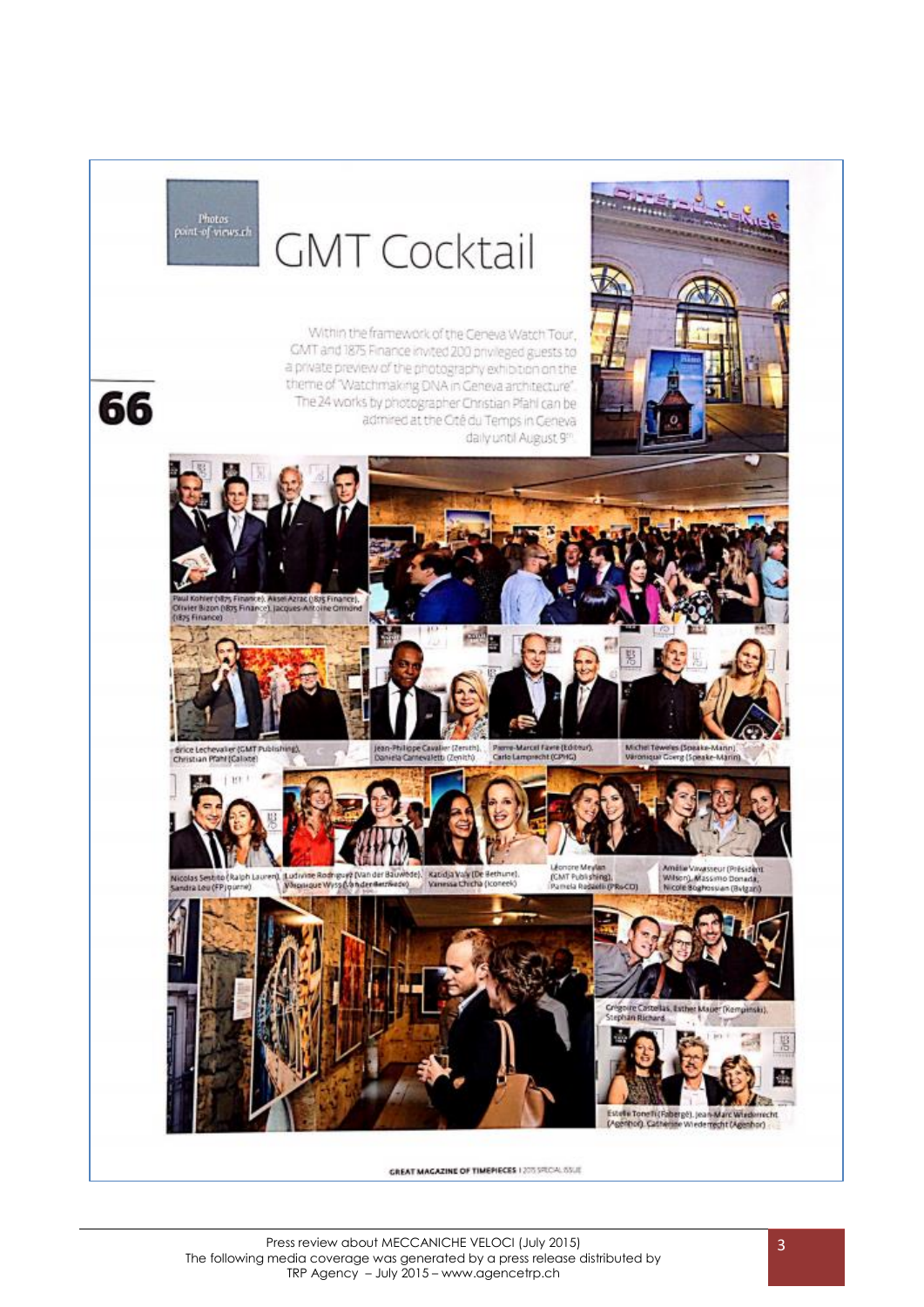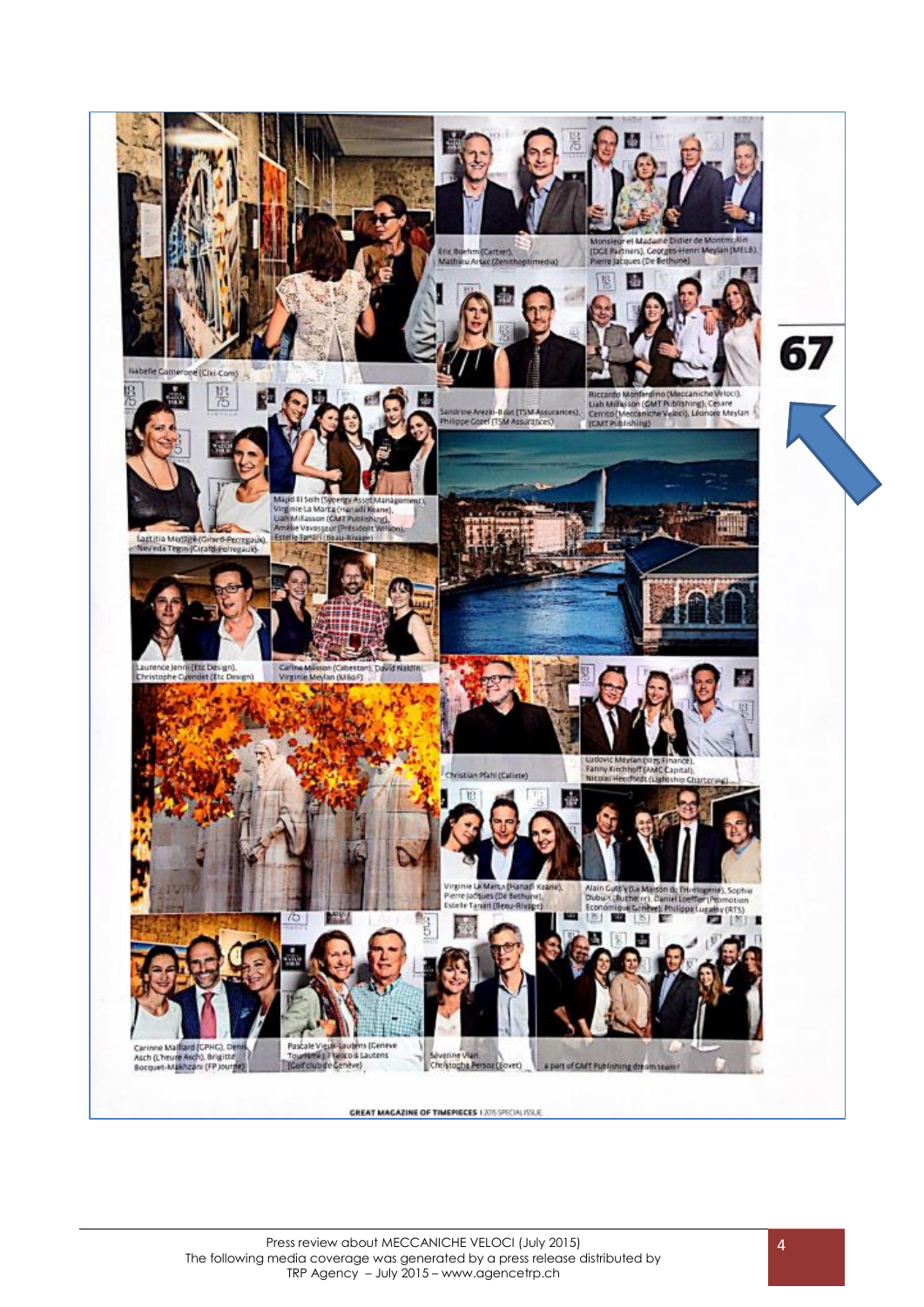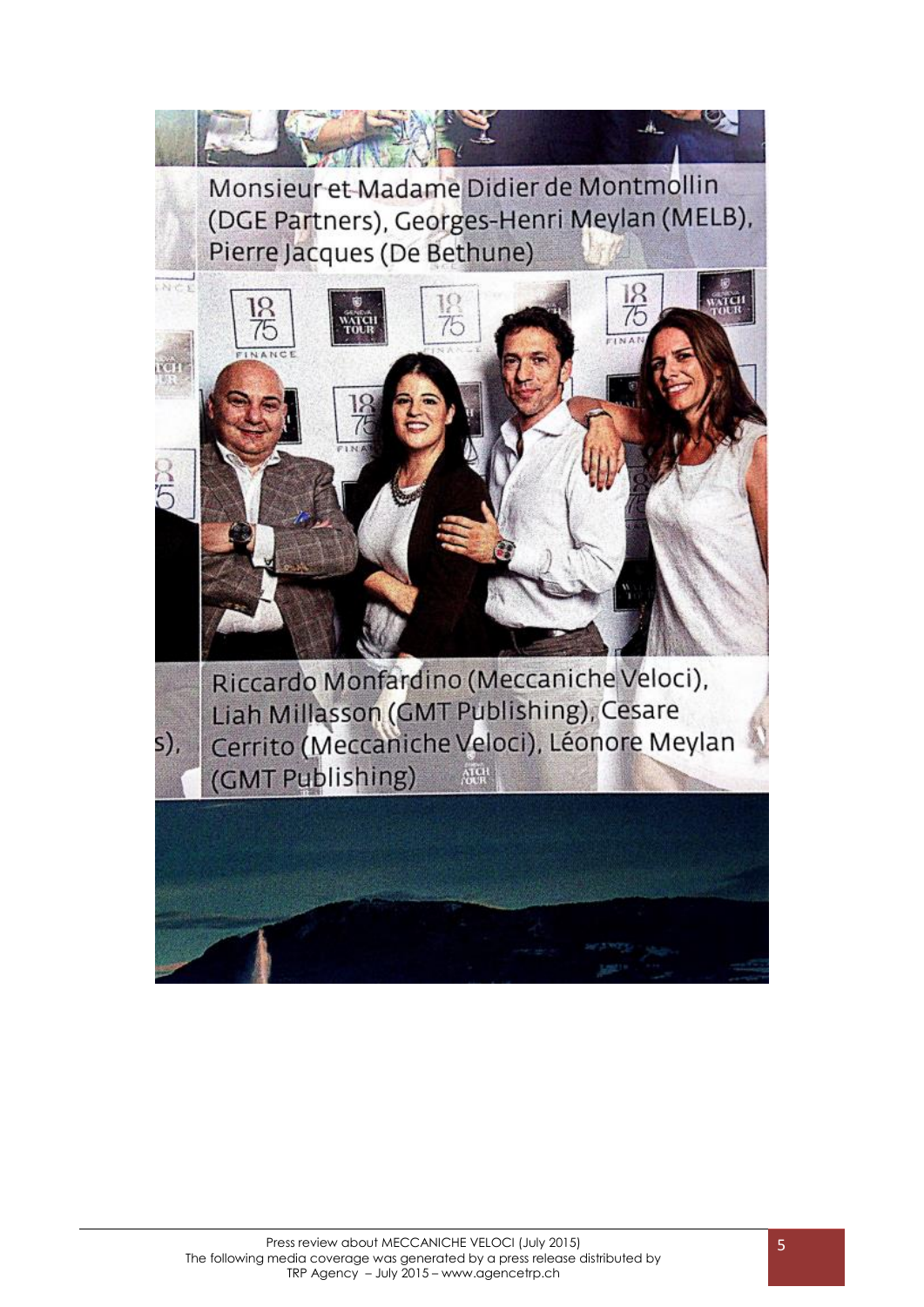### **REVOLUTION ITALIA - Summer 2015**

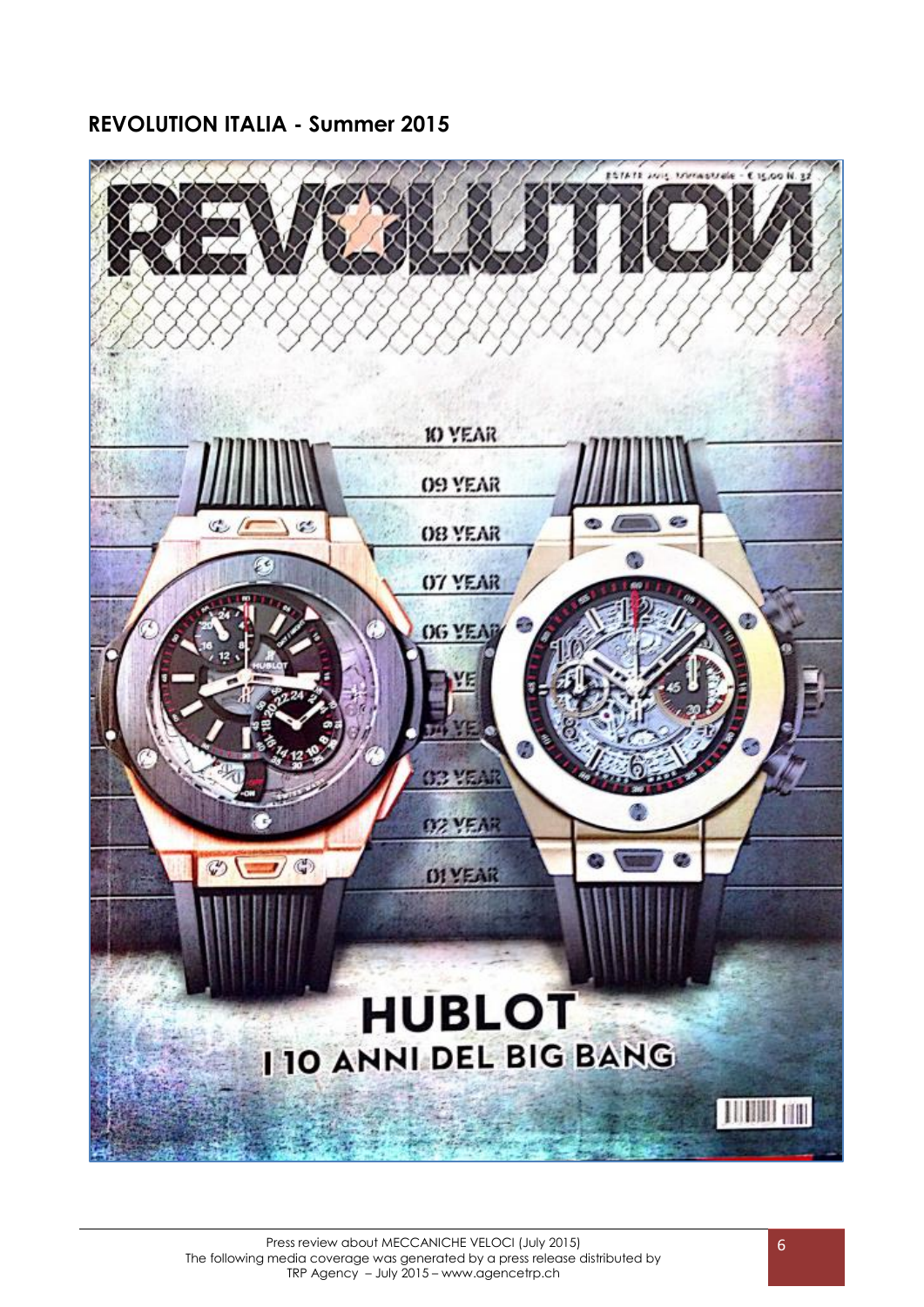# **ICOLORI DELLA VELOCITÀ**

Tra le più recenti proposte di Meccaniche Veloci spiccano le creazioni legate alla collaborazione con Suomy e i nuovissimi Corsacorta e Quattro Valvole RIM Limited Edition

#### & schedup turners

ra i vari obblighi che angustiano la nostra esistenza quotidiana ve ne sono alcuni astrusi anzi che no, ed altri sacrosanti. Tra questi ultimi va annoverato, senza tema di passare per inguaribili e tremebondi bacchettoni, quello di indossare il casco quando si è in moto. Se poi il casco è un Suomy meglio ancora. L'attrezzatura del perfetto motociclista sarà poi completa se, oltre al paratesta, si indosserà al polso un segnatempo Meccaniche Veloci della collezione Helmet, dedicata per l'appunto ai caschi prodotti dalla prestigiosa azienda italiana. I due marchi hanno recentemente riconfermato la loro partnership, ed è nata una nuova collezione di orologi con i quadranti che mettono in mostra le grafiche di alcuni dei caschi Suomy più accattivanti. Cominciamo con il modello La Cocca, che celebra il mito delle pin up made in USA, le ragazze più sognate dall'americano medio degli anni '40, che sognava travolgenti ed inconfessabili avventure con le ragazze procacemente, per la morale dei tempi, immortalate nei calendari dell'epoca (il termine pin up sta per l'appunto a sottolineare che si tratta di ragazze da appendere, in quanto effigiate su calendari). Nel casco

in questione la signorina compare morbidamente, quanto maliziosamente, adagiata sulla fusoliera di un aereo da guerra statunitense, promettendo con un inequivocabile sorriso la giusta ricompensa all'indomito guerriero che solcava i cieli a difesa della Patria in guerra. Pare che le immagini delle pulzelle riprodotte sulla fusoliera fossero, oltre che un toccasana per gli occhi, apportatrici di buona fortuna. Il motivo in questione lo troviamo deliziosamente riprodotto sia sul quadrante del Quattro Valvole 48 Quattro Tempi La Cocca, che su quello dei modelli Due Valvole e Quattro Valvole 44 Solo Tempo. Ma la collaborazione tra Suomy e Meccaniche Veloci non si limita a celebrare il gentil sesso: i due marchi hanno dato vita ad altre due collezioni ispirate al mondo dei caschi e alle fantasiose grafiche che li adornano. Vede così la luce la linea Skull che, in maniera provocatoria e scaramantica, arricchisce l'elmetto da motociclista con un teschio immerso in una fantasia che più yankee non si può. Si tratta di una celebrazione dello Zio Sam (I Want You!), riconoscibile per il caratteristico cilindro a stelle e strisce calzato su un dissacrante teschio. La collezione, anche in que-

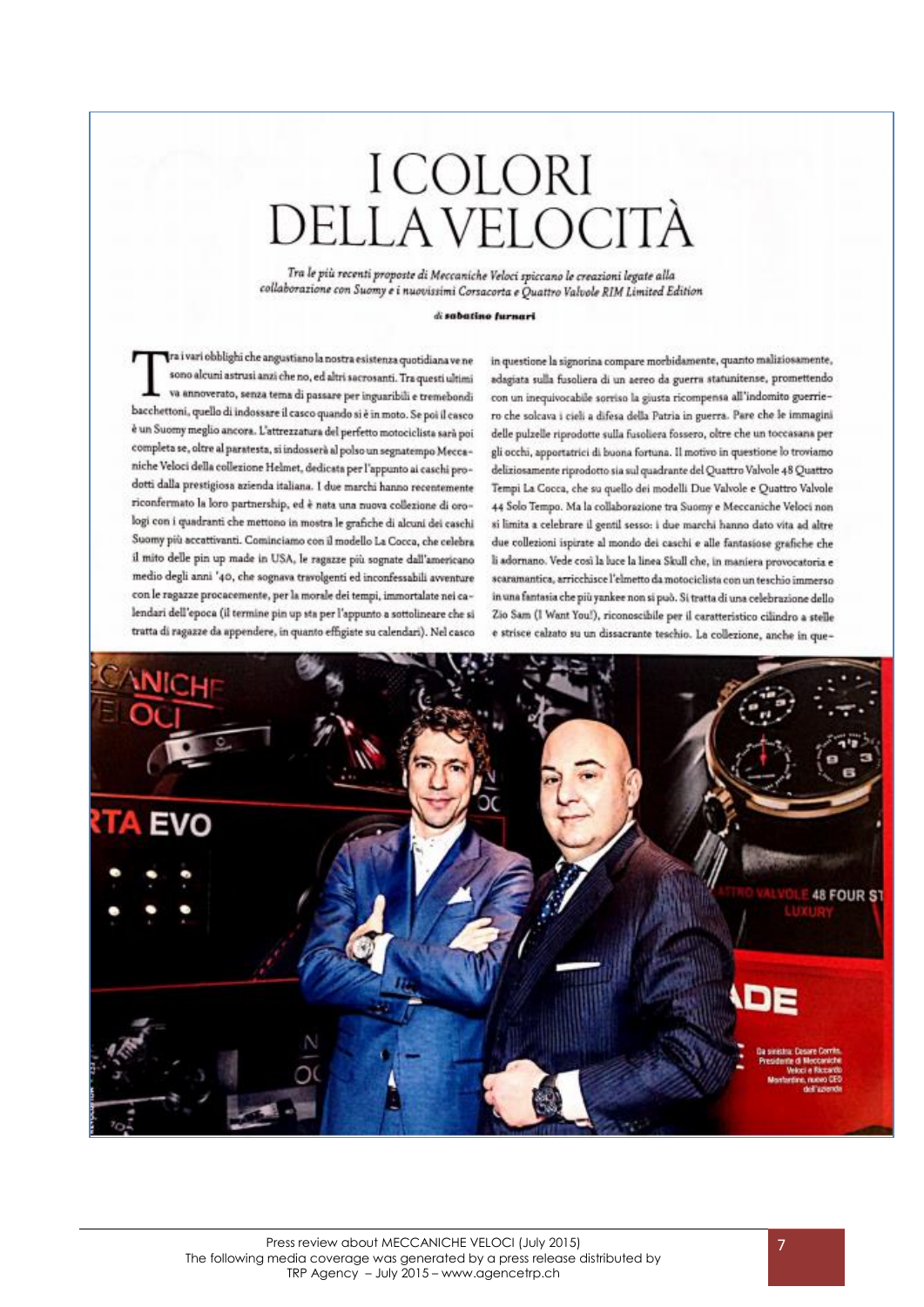#### **SPECIAL**



sto caso, si compone di tre modelli identici a quelli dedicati alle pin up: a cambiare radicalmente l'atmosfera è proprio la grafica Suomy, dedicata al pilota olandese Van der Goorberg, campione di MotoGP e abile giocatore. Da un amante delle sfide arriva una grafica ricca di simboli legati al mondo del gioco, sua grande passione. Dadi, fiches, roulette e carte da gioco colorano la grafica più nota e storicamente più radicata di Suomy, ancora oggi un best seller in tutto il mondo. Sotto questi abiti sgargianti troviamo un corpo di tutto rispetto: il Quattro Tempi si giova di altrettanti movimenti indipendenti ETA 2671 meccanici a carica automatica. I cuori pulsanti diventano due, sempre indipendenti, per il Due Valvole, mentre un movimento ETA 2824 meccanico automatico è stato scelto per garantire al massimo le performance del Solo Tempo. Per la cassa si può scegliere fra quella in titanio nature o con trattamento IPB nero. Il cinturino in gomma, ulteriore omaggio al mondo delle due ruote, è fissato direttamente alla cassa. Recentissimi, poi, il Corsacorta Evo e il Quattro Valvole RIM Limited Edition. Rimanendo in tema di alte prestazioni, per aggiudicarsi uno degli esemplari è necessario essere piuttosto veloci. Molti degli orologi, infatti sono prodotti, appunto, in edizione limitata a 250 esemplari per modello.





Press review about MECCANICHE VELOCI (July 2015) The following media coverage was generated by a press release distributed by TRP Agency – July 2015 – www.agencetrp.ch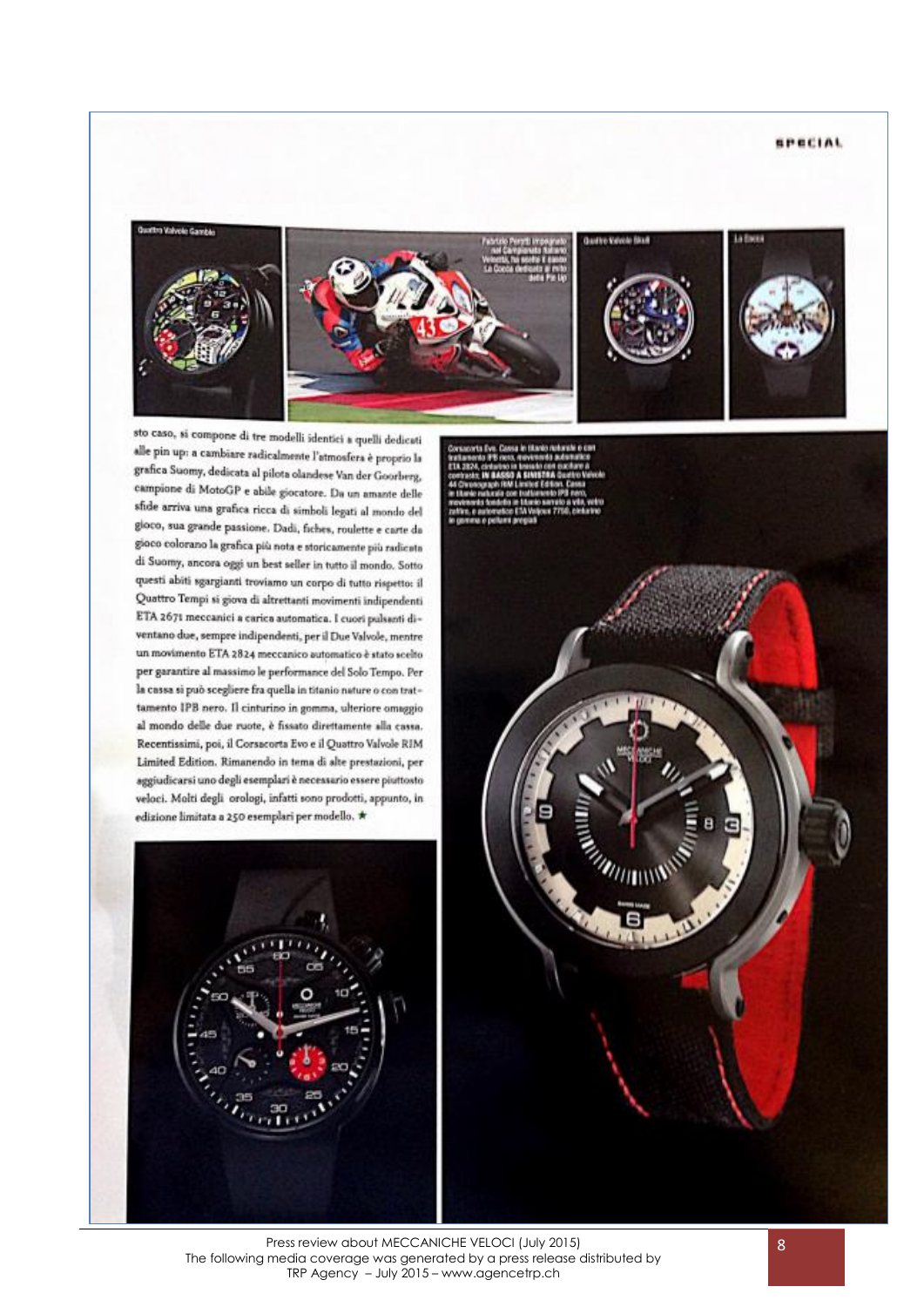### **BLOG AMERICANO – (LOS ANGELES)**

### **[http://www.philippestarckwatchesblog.info/2015/06/watch-design-of](http://www.philippestarckwatchesblog.info/2015/06/watch-design-of-the-week-the-meccaniche-veloci/)[the-week-the-meccaniche-veloci/](http://www.philippestarckwatchesblog.info/2015/06/watch-design-of-the-week-the-meccaniche-veloci/)**

| <b>OO</b> INFINITY                                                                                                                                                                            |                |                                                   |
|-----------------------------------------------------------------------------------------------------------------------------------------------------------------------------------------------|----------------|---------------------------------------------------|
|                                                                                                                                                                                               |                | ø<br>Search                                       |
| Watch design of the week the Meccaniche Veloci -                                                                                                                                              |                |                                                   |
| June 13, 2015 7:04 pm / Leave a Comment / admin                                                                                                                                               |                | <b>Recent Posts</b>                               |
| An italian man, observe brand adds a lot more pen along with exuberance for their                                                                                                             |                | Skills from France and Franche-Comté in force at  |
| brand-new, street bike inspired look at assortment, as a result of the renewed joint<br>venture by using Suomy Motorsport                                                                     |                |                                                   |
|                                                                                                                                                                                               |                | Hublot unveils the King Power PC Bayern Munich    |
| What exactly do you get any time 2 stats of Italian language style combination? Anything<br>initial, packed with persona, is actually feelings of humor, needless to say!                     |                | Certina continues partnership with Sauber F1 team |
|                                                                                                                                                                                               |                | Need to find your way around the new BaseMorld    |
| This can be a circumstance while using continuous collaboration in between Italian                                                                                                            |                | т                                                 |
| language enjoy manufacturer Meccaniche Veloci and motorcycle helmet creator Suomy                                                                                                             |                | Laurent Ferrier – ever more precise – Ferrier Lau |
| Motorsport. Having just repaired the standard joint ventures, the two companies include                                                                                                       |                |                                                   |
| joined forces to develop the newest Helmet wristwatch series for the watch brand. The                                                                                                         |                |                                                   |
| collection produces the accessories of Suomy boots about the Meccaniche Veloci enjoy                                                                                                          |                | Pages                                             |
| people.                                                                                                                                                                                       |                | <b>About</b>                                      |
| Its alliance tends to make sense, as well. The two Meccaniche Veloci and Suomy are                                                                                                            |                |                                                   |
| generally connected to the realm of quickness plus competition, supplying their                                                                                                               |                |                                                   |
| potential customers one of a kind types as well as stylish characteristics. Cesare Cerrito,                                                                                                   |                | <b>Recent Comments</b>                            |
| Exec Ceo connected with Meccaniche Veloci, summarizes the thought at the rear of their                                                                                                        |                |                                                   |
| venture and the start with the fresh series for all of us:                                                                                                                                    |                |                                                   |
| "It is focused on those who really like motorcycle ownership, who constitute an                                                                                                               |                | <b>Archives</b>                                   |
| extremely lively along with grateful area of the clientele, and it also brings folks that only                                                                                                |                | July 2015                                         |
| discover Suomy models funny as well as unique.Inch                                                                                                                                            |                |                                                   |
| This watch types explain to many different kinds of stories. 1 characteristics the                                                                                                            |                | lune 2015                                         |
| enduring United states pin-ups, whom appeared, flirtatiously, about the fuselage among                                                                                                        |                | May 2015                                          |
| us warplanes while in the Forties. Another style and design draws on the of Uncle Sam,                                                                                                        |                | <b>April 2015</b>                                 |
| the symbol and personification of the usa of America. Uncle Sam wears a feature stars in                                                                                                      |                | March 2015                                        |
| addition to whipping prime crown. Nevertheless Suomy reinvented this mark $\Phi\Phi$ with<br>the attention grabbing skull for those with a a feeling of daring $\Phi\Phi$ . Bear in mind, the |                |                                                   |
| Italian made associates discover how to produce a declaration! (VJ)                                                                                                                           |                | February 2015                                     |
| Through remaining to proper: Best Mike helmet; Quattro Valvole Forty eight Three                                                                                                              |                |                                                   |
| Cerebrovascular events Cranium; Expected Valvole; plus Quattro Valvole 46 Simply                                                                                                              |                | <b>Bookmarks</b>                                  |
| Occasion.                                                                                                                                                                                     |                | juicy couture tracksuits                          |
| Complex information and facts:                                                                                                                                                                |                |                                                   |
|                                                                                                                                                                                               |                | juicy couture uk                                  |
| <b>Related Pests:</b>                                                                                                                                                                         |                | swiss luxury watches blog                         |
| 1. BaseWorld 2012 - The P6510 by Porsche Design                                                                                                                                               |                |                                                   |
| 2. The Italian Binda Group acquires US Geneva Watch (<br>3. Certina DS Podium Square Lady design, charm and (                                                                                 |                | Categories                                        |
| 4. Maurice Lacroix Unique design pieces online aucti                                                                                                                                          |                |                                                   |
|                                                                                                                                                                                               |                | <b>Posts</b>                                      |
|                                                                                                                                                                                               |                |                                                   |
| Posted in: Posts / Taggett Best Mike, Meccaniche Veloci, Nevertheless Suomy, Undie Sam                                                                                                        |                | Tags                                              |
|                                                                                                                                                                                               |                | asia Audemars Piguet ceo CHF crue                 |
| Leave a Reply                                                                                                                                                                                 |                | Discutive Officer China COSC DNA Europa           |
| Your email address will not be published. Required fields are marked *                                                                                                                        |                | Celebrity Europa Celebrity Premi Europa           |
|                                                                                                                                                                                               | Name *         | Legend Europa Legend Premi                        |
|                                                                                                                                                                                               |                | Europa Movie Europa Star                          |
|                                                                                                                                                                                               |                | Europa Superstar Europe                           |
|                                                                                                                                                                                               | Email *        | France Germany our Haute                          |
|                                                                                                                                                                                               |                | Horlogerie HONG KONG japan June                   |
|                                                                                                                                                                                               | <b>Website</b> | July Las Vegas Limited Edition London LVMH        |
|                                                                                                                                                                                               |                | <b>Magazine Issue Managing Director</b>           |
|                                                                                                                                                                                               |                | Maurice Lacroix New York Narth American           |
|                                                                                                                                                                                               |                | Paris PVD SIHH SOUTCE                             |
|                                                                                                                                                                                               |                | Nationaljeweler Spain                             |
|                                                                                                                                                                                               |                | Switzerland Taiwan Tazio                          |
|                                                                                                                                                                                               |                | Nuvolari Tokyo UK United States US USA            |